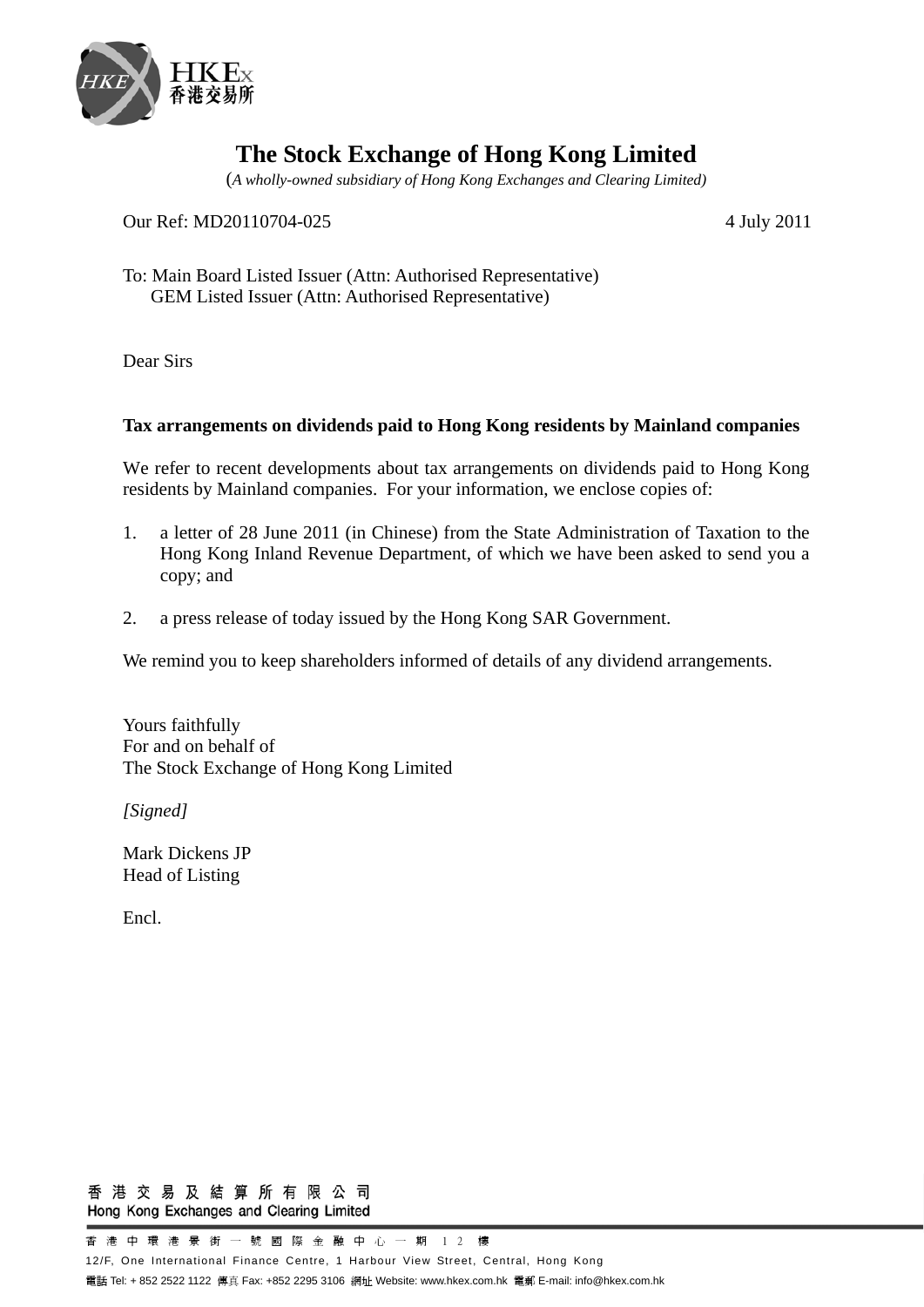家税务总局

STATE ADMINISTRATION OF TAXATION THE PEOPLE'S REPUBLIC OF CHINA

香港税各局局长办公室

香港湾仔告士打道五号

税务大楼三十六楼

香港特别行政区税务局副局长

黄权辉

黄先生:

6月 21 日函悉。现就内地在港上市企业派发股息红利涉及 执行两地《安排》事,回复如下:

根据两地《安排》,香港居民个人从内地在港上市企业取得 的股息应适用于《安排》规定的10%税率。虽然《国家税务总局 关于印发〈非居民享受税收协定待遇管理办法(试行))的通知》 (国税发[2009]124号)规定,境外居民个人享受相关税收优惠 时应由本人或书面委托代理人提出申请并办理相关手续,但鉴于 我们对外签署的大部分税收协定及两地税收安排规定的相关股 息税率一般为10%,并考虑到股票持有者众多,为简化税收征管, 我们拟采取简便处理方式。即,在香港发行股票的境内非外商投 资企业派发股息红利时,一般可按10%税率扣缴个人所得税,无 需办理申请事宜。但如果从内地在港上市企业取得股息红利的个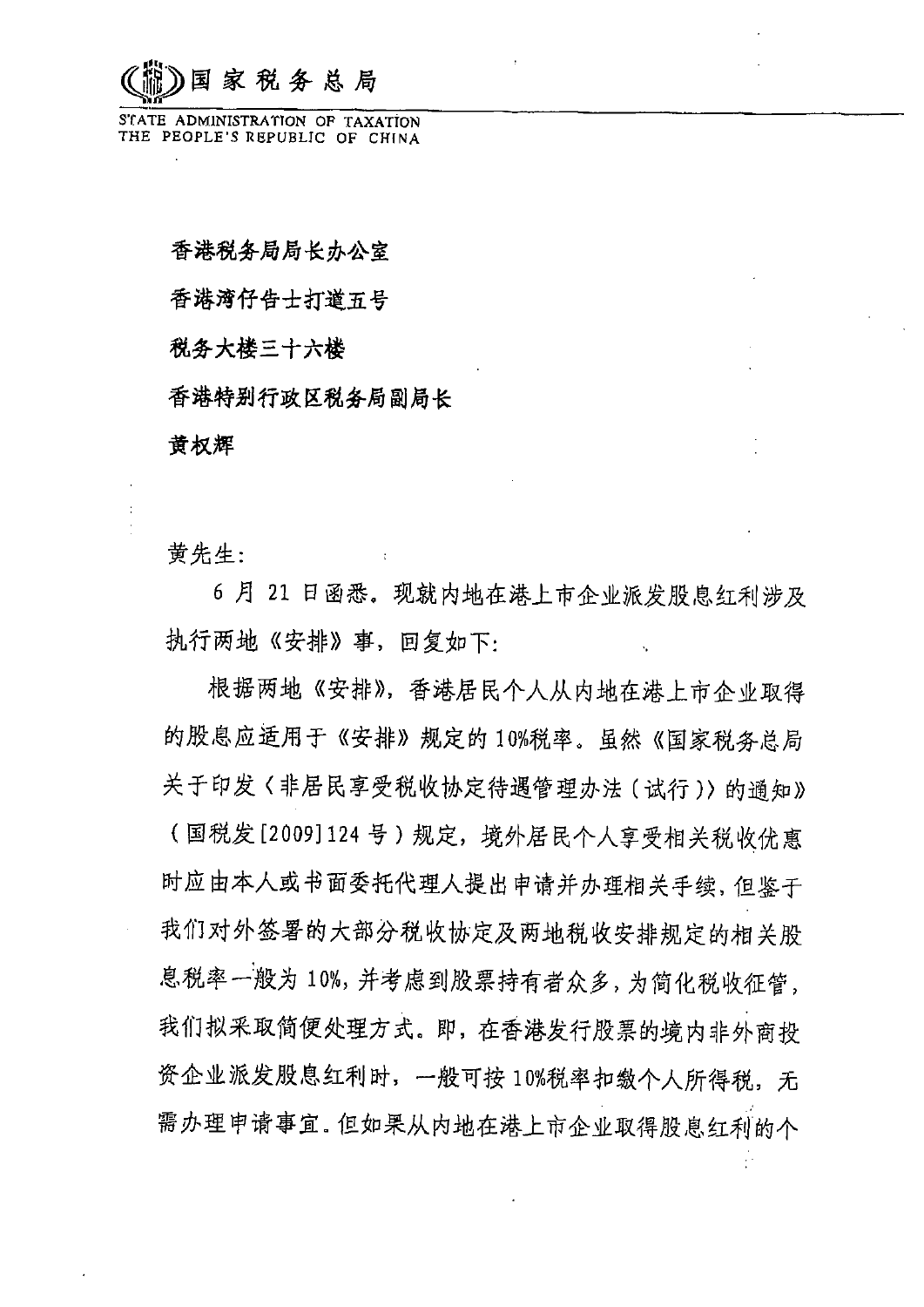人为其他国家居民并其所在国与中国税收协定股息税率低于10% 或高于10%的,应执行具体协定税率。如:

1. 取得股息红利的个人为低于 10%税率的协定国家居民, 扣缴义务人可按国税发[2009]124号文的规定,代为办理享受有 关协定待遇申请,经主管税务机关审核批准后,对多扣缴税款予 以退还;

2. 取得股息红利的个人为高于10%低于20%税率的协定国家 居民,扣缴义务人派发股息红利时应按协定实际税率扣缴个人所 得税,无需办理申请事宜。

对取得股息红利的个人为与我国没有税收协定国家居民及 其他情况, 扣缴义务人派发股息红利时应按 20%税率扣缴个人所 得税。

感谢对我司工作的支持!

司长

2011/06/28

国家税务总局国际税务司